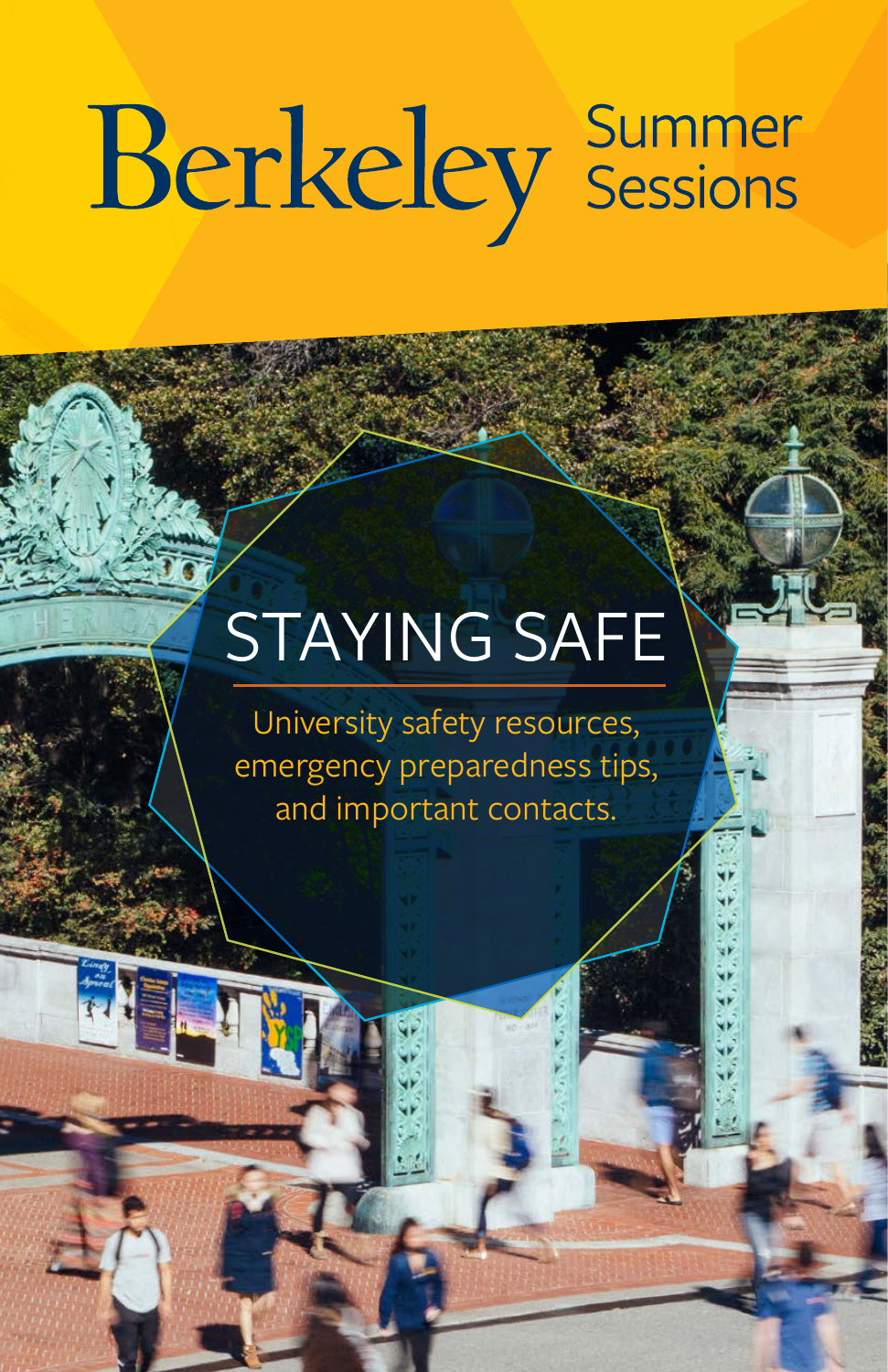# University Resources

#### **Safety Resources Contact Card for Your Phone**

**1.** Scan the QR code with your camera or any scanning app to download. Once you click the link, enter your info and save the card to your phone.



- **2.** Once downloaded, you can find the contact card in your phone's contacts app; just search for "Berkeley".
- **3.** Having any trouble? Email your question to **[support@keynectup.com](mailto:support%40keynectup.com?subject=)** or go to **[keynectup.com](https://www.keynectup.com/)** and engage the support chat (bottom right corner).



Complete the following steps to sign up for mobile emergency notifications:

- **1.** Visit **[warnme.berkeley.edu](mailto:https://warnme.berkeley.edu/?subject=)**
- **2.** Select "Student" and enter your CalNet information
- **3.** Enter your phone number into the "Text Message/SMS" line
- **4.** Click "Submit WarnMe/Nixle Information" at the bottom of the page
- **5.** Follow UCPD on Twitter **[@UCPD\\_Cal](https://twitter.com/ucpd_cal?lang=en)**  for alerts as well

#### **Berkeley Night Safety Services:**



**BearWalk** operates every day from Dusk - 3:00 a.m. Book online at **[bearwalk.ridecell.com](https://bearwalk.ridecell.com/request)** request OR call (510) 642-9255

no earlier than 15 minutes before your pickup time. Last call is 2:30 a.m.



**The Night Safety Shuttle**  operates most days, excluding

most holidays, from 7:30 p.m. – 3:00 a.m. Follow the location

of the night shuttle in real time at **[bearwalk-old.ridecell.com/bustracking](http://bearwalk-old.ridecell.com/bustracking)**. To see the next pick up time, simply hover over your closest bus stop.



**Door-to-Door Service** operates most days from 3:00 a.m. – 5:30 p.m. Book online at **[bearwalk.ridecell.com/request](mailto:https://bearwalk.ridecell.com/request?subject=)** 

OR call (510) 642-9255 no earlier than 15 minutes before your pick-up time.



- Wash your hands frequently with soap and water for 20 seconds or use an alcohol-based hand sanitizer. Avoid touching your eyes, nose, and mouth.
- Cover your cough and sneeze by covering your mouth and nose with a tissue or your sleeve, not your hands. Turn away from other people.
- Use disposable tissues and dispose immediately after use.
- Do not share cups, glasses, dishes or cutlery.
- Stay home if you feel sick and limit contact with others to keep from infecting them.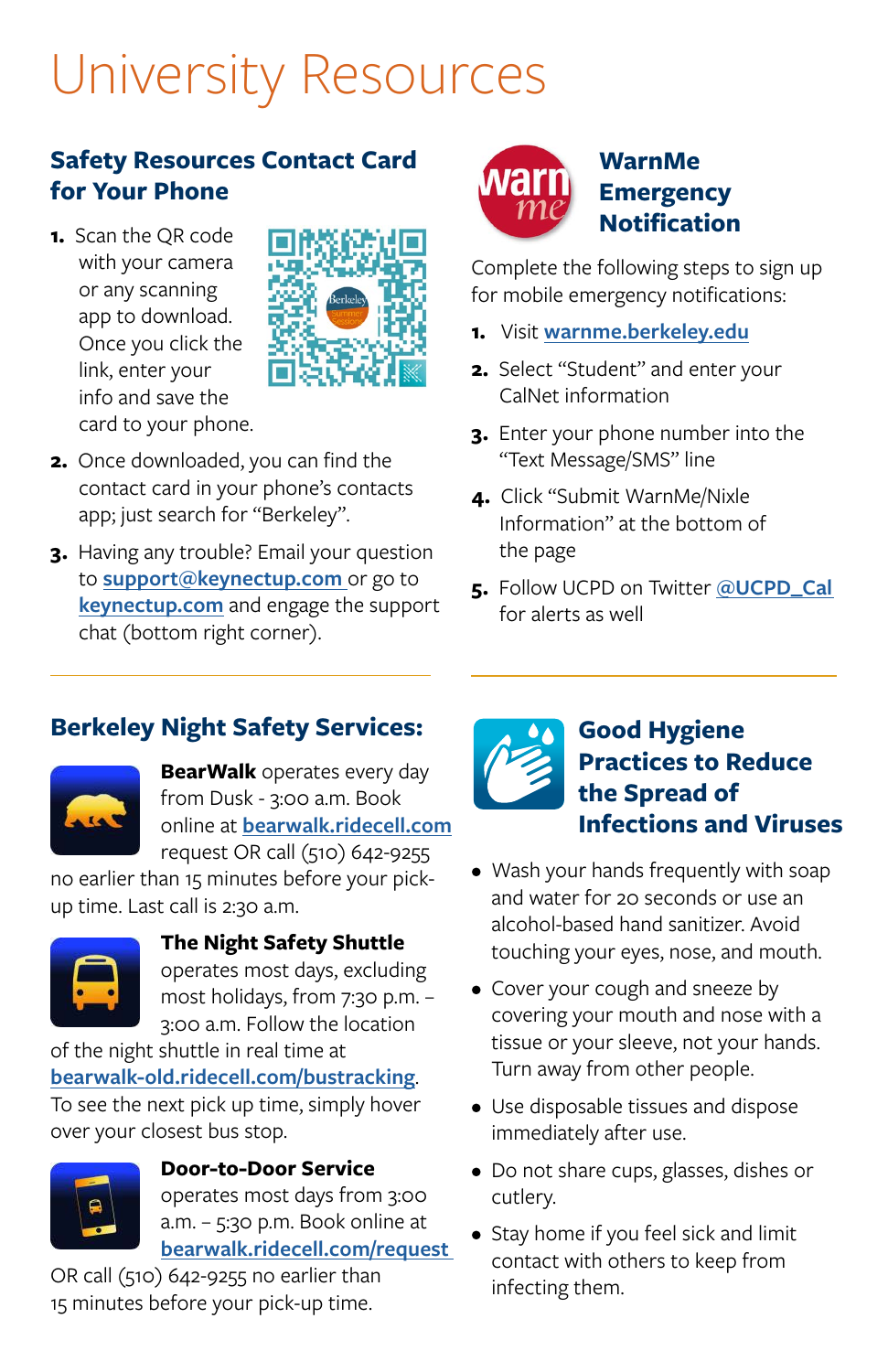# Emergency Readiness and Tips

#### **Earthquake Safety:**



- Locate beds, desks, and tables away from windows. Bunk beds are not permitted next to windows
- Place mirrors and pictures on the wall where falling will cause minimal damage
- Do not hang objects (stereo speakers, plants, artwork, etc.) from the ceiling
- Heavy objects (refrigerators, TVs, stereos, etc.) should be as close to the floor as possible
- Loose objects (books, lamps, photo frames, etc.) should be secured
- Keep spaces under tables, desks, and counters clear so you can seek shelter in an earthquake
- Prepare an emergency kit that includes food, water, prescriptions, and other necessities that will sustain you for 72 hours
- Be familiar with evacuation exits

#### **Fire Safety:**



- Identify the two closest exits and all potential evacuation routes
- Know the location of nearest fire alarm and how to use it
- Never prop open hallway doors or lock fire exit doors
- Report vandalized fire equipment to campus security

#### **When a fire occurs:**

- "Get low and go" under the smoke to the nearest safe exit
- Never use the elevator take the stairs
- Carefully feel a closed door for heat before opening. If it's hot, find another way out

#### **If trapped in a room:**

• Keep doors closed. Call 911. Put a wet towel under the door to keep out smoke. Open a window and wave a bright cloth or flashlight to signal for help.

#### **General Safety Tips:**

- Travel with a friend or in a group
- When you must walk alone, make sure you are alert and aware of surroundings
- Avoid dark and vacant routes
- Use well-lit and well-traveled routes
- Dress in clothes and shoes that won't hamper movement
- Avoid wearing headphones and texting while walking so you can hear and see what is around you